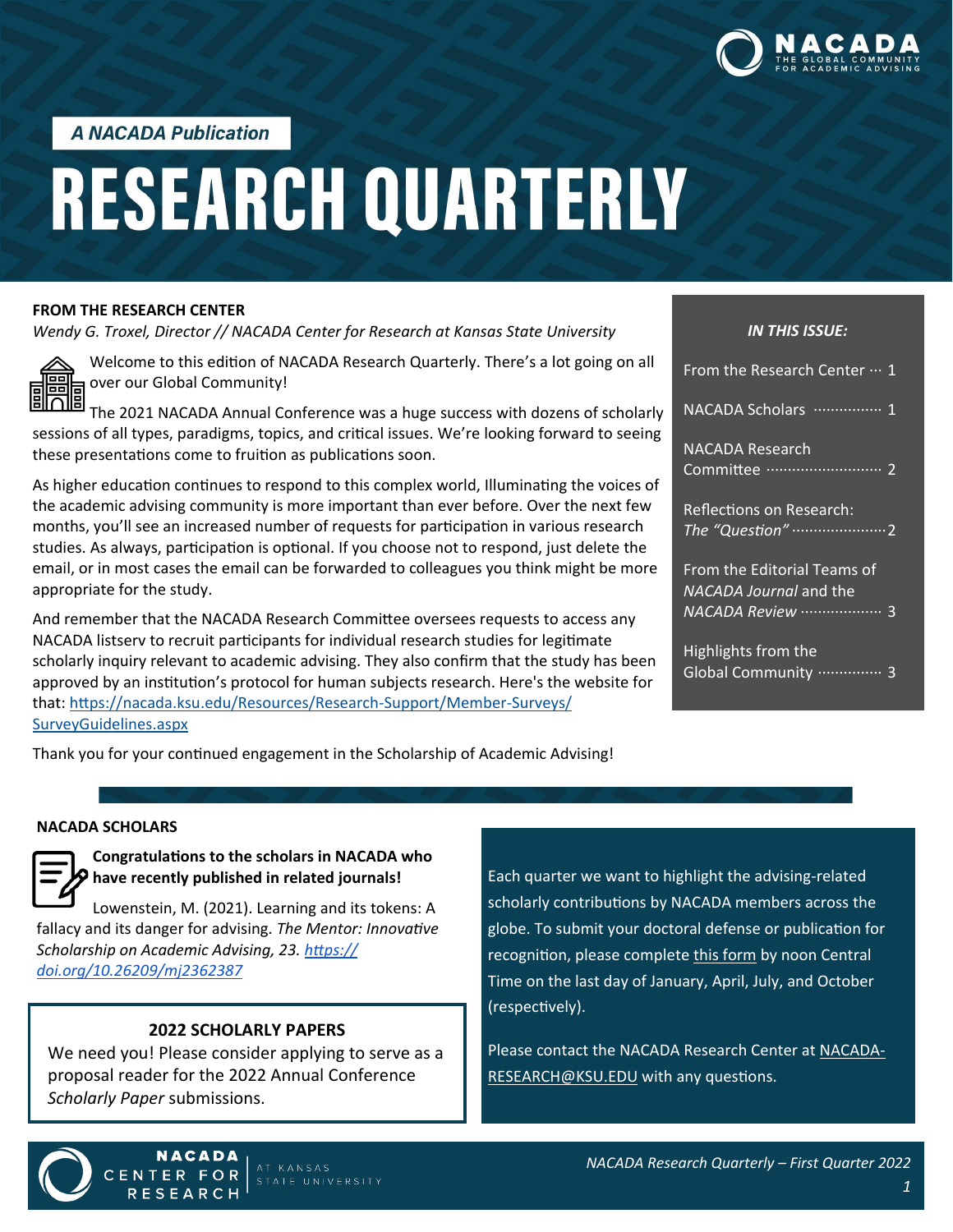#### **NACADA RESEARCH COMMITTEE**

*Kiana Shiroma, Chair*



Congratulations again to the 2021 recipients of the research-related awards and grants! We are so excited to see what's to come from your important research!

Thank you so much to the outgoing members of the Research Committee for all of their hard work, time, and effort! Thank you to the new and continuing members for committing to serving on this group! We are excited to welcome Emily Ball, our first-ever graduate student representative! The full list of members can be viewed here.

For this year, we plan on continuing to fulfill the committee's standing duties of awarding grants and awards, reviewing NACADA-sponsored survey proposals, and selecting the annual conference's Common Reading article. We will continue to focus on supporting and providing research-related information to the membership. We plan on doing so in a number of ways in partnership with the Research Center, which includes the following:

- Continuing to create Research Modules on various research topics
- Establishing a Canvas site for those who complete the Research 101 eTutorial
- Continue to rethink grant packages for awardees
- Review and update our curriculum
- Adding more content and resources to our webpage and make it more user-friendly

Please feel free to email me at [kianak@hawaii.edu](mailto:kianak@hawaii.edu) should you want to help us achieve these goals and/or should you have any other ways in which the [Research Committee](https://nacada.ksu.edu/About-Us/NACADA-Leadership/Administrative-Division/Research-Committee.aspx) can support our members.

# **REFLECTIONS ON RESEARCH**

*The "Question" Elisa Shaffer, Managing Editor // NACADA Center for Research at Kansas State University*



In the last newsletter, I talked about the "spark" that set me on the path to pursuing a doctoral program. And that was all well and good, getting excited to

# **EVENTS & HAPPENINGS**



*[Second Saturday Scholars:](https://nacada.ksu.edu/Resources/Research-Center/Writer-Support/Global-Writing-Days.aspx)* Join us every second Saturday of the month as we meet in virtual spaces across the globe to engage in research and writing projects. Register at: [https://](https://bit.ly/2ndSatSch) [bit.ly/2ndSatSch](https://bit.ly/2ndSatSch)

*[Virtual Research Café Q&A:](https://nacada.ksu.edu/Resources/Research-Center/Research-Skills-Tips.aspx)* This free Q&A series focuses on the "ins and outs" of various research topics and will feature academics, experienced researchers, and other subject matter experts. February 9th's topic is "Quantitative Research" - Register at: [https://bit.ly/NRVC](https://bit.ly/NRVC-QA-Feb22)-QA-Feb22

*[NACADA Research Institute:](https://nacada.ksu.edu/Events/Research-Institute.aspx)* Join us virtual May 18-20, 2022. This "project-focused" institute is for individuals or teams who want to develop (or further plan) the scope of an evidencebased research study or philosophical inquiry. Find more information at: [https://nacada.ksu.edu/Events/Research](https://nacada.ksu.edu/Events/Research-Institute.aspx)-[Institute.aspx](https://nacada.ksu.edu/Events/Research-Institute.aspx)

pursue a dream of furthering my education, but to what end? What "terminal" degree would I chase after?

A good friend of mine talks a lot about "wonderings." Wonderings are the questions that I get from my son and daughter every day. "How big is a hippo? What types of monkeys are there and how many exist? How can I protect all the animals? "I love their wonderings and, yes, sometimes I tire of answering the same questions repeatedly. But I also love their wonderings that make me think and wonder with them. "So, how do we protect all the animals?" These wonderings start at an early age and for me, and maybe you, they never left. Wonderings are the start of scholarly inquiry. The question for me on what to pursue in a doctoral program came in the form of "What do I wonder about?"

For me, it's design, instruction, education, efficiency, spark, and depth. How do I take something that I'm already doing and think I know a little bit about and do it better? Also, my friends know that my hobby is collecting hobbies; I love knowledge, facts, and little bits of trivia. So, how do I get to keep on learning and acquiring knowledge while also helping others? I began to answer these questions to myself and when I came to a point that I think I knew what I wanted to do, but couldn't put a finger on the name, I asked my friends and colleagues and they helped me put a name on it "Instructional Design and Technology."

You may already be thinking about a specific program or you may be thinking of writing an article or something in between. But I want to ask you, "What do you wonder about?"

Want to continue this conversation, email me at elshaffer@ksu.edu or join me on Twitter at [@elisalynshaffer.](https://twitter.com/elisalynshaffer)



**NACADA** 

RESEARCH

FOR

CENTER